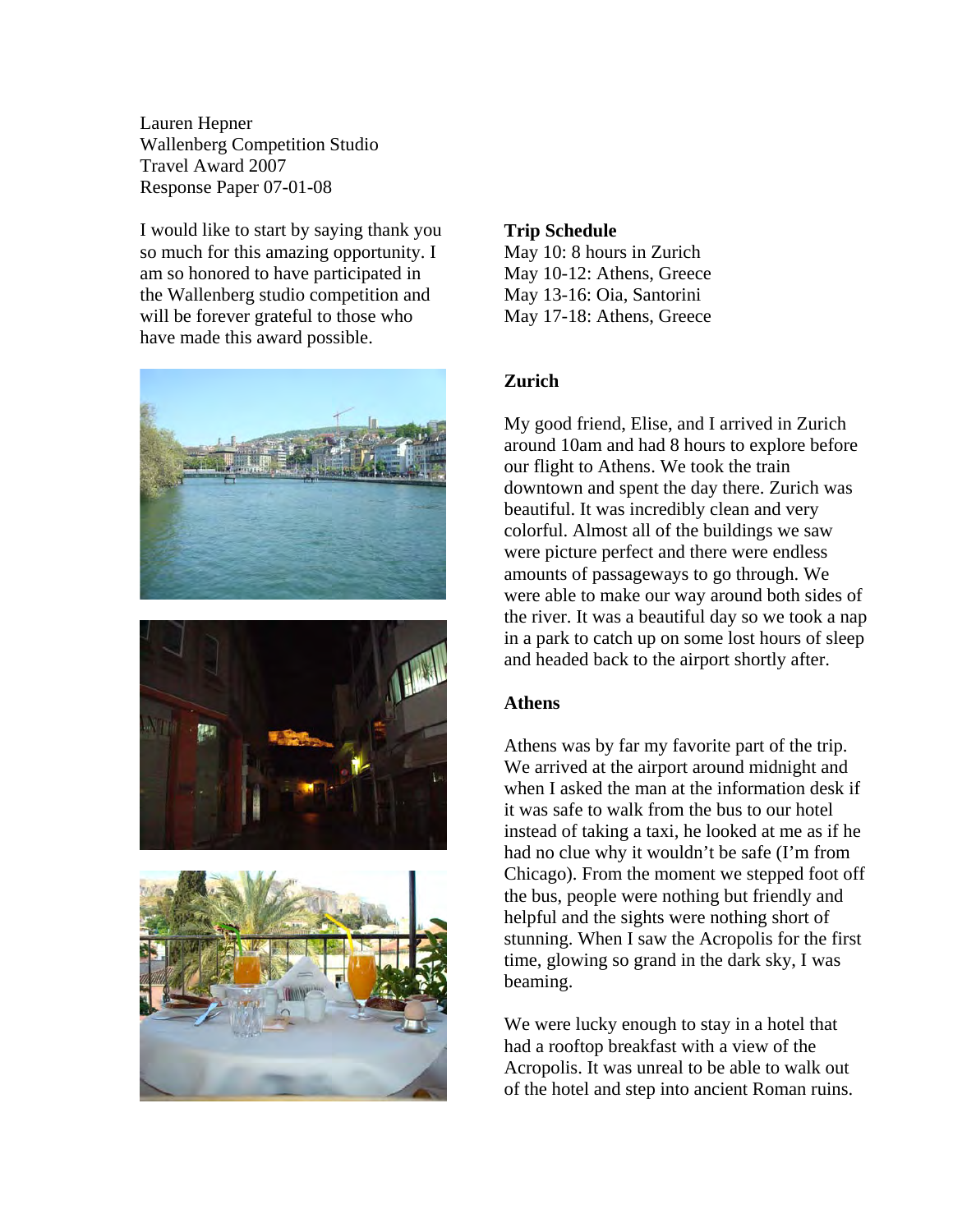







A wonderfully overwhelming presence of history, culture and beauty encompassed every part of the city. We spent the day finding our way around and taking it all in. We also visited the Benaki Museum where we saw some amazing ancient gold leaf jewelry and pottery. The following day, we woke up early to go to the Acropolis – something I'd only dreamt of doing.

We wound our way up past the two theaters and the Temple of Athena Nike. By the time we approached the Propylaea, I not only saw but felt the enormity and importance of where I was…

The Parthenon was phenomenal. Not even the towers of scaffolding could take away from its power and its beauty. The morning light filled it in a way that made it glow the color of honey. It was great to see all of the reconstruction that was taking place. I felt very fortunate to be witnessing such a major undertaking.

The Erechtheion was also very beautiful. I was excited to see the female figure columns that I had seen in so many books (even though they weren't the originals).

We made our way down and past Hadrian's Arch on our way to the Temple of Olympian Zeus. The temple was spectacular. To one side was a column that had fallen and you could see every individual segment lying on the ground just as it had fell. I couldn't have asked for a bluer sky to provide the perfect backdrop for all of the sights that day.

Our final stop before heading to Piraeus port to catch the ferry was the Ancient Greek Agora. We wandered through the restored Stoa of Attalus II looking at all of the gorgeous sculpture and pottery on display. We walked up the hill to the Temple of Hephaistos which was once again- a classically beautiful structure. Looking out from the top of the Ancient Agora was another stunning view of the Acropolis – Rising high above the Athens, looking down upon its people.

We took the train to Piraeus and got on an overnight ferry to Santorini.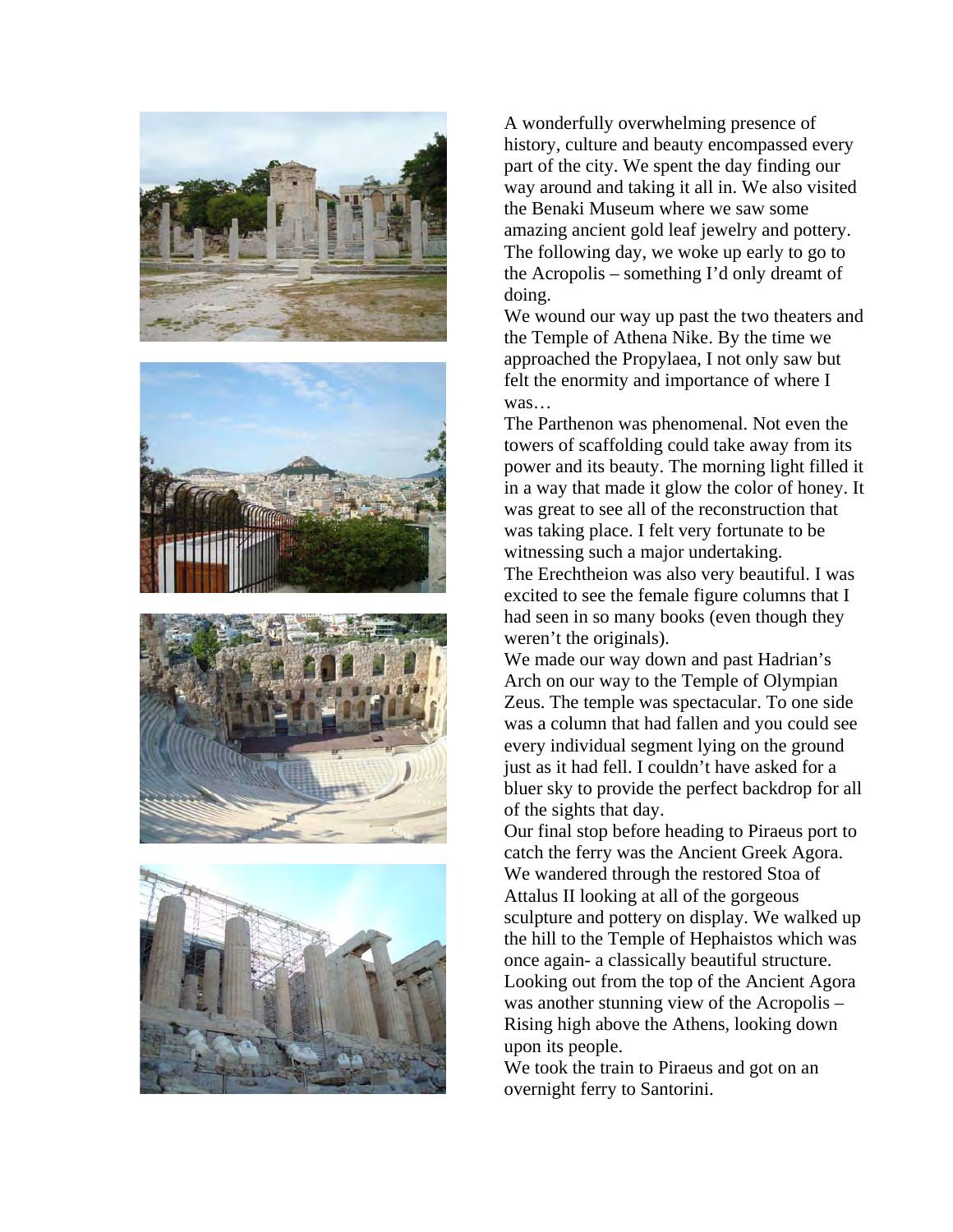













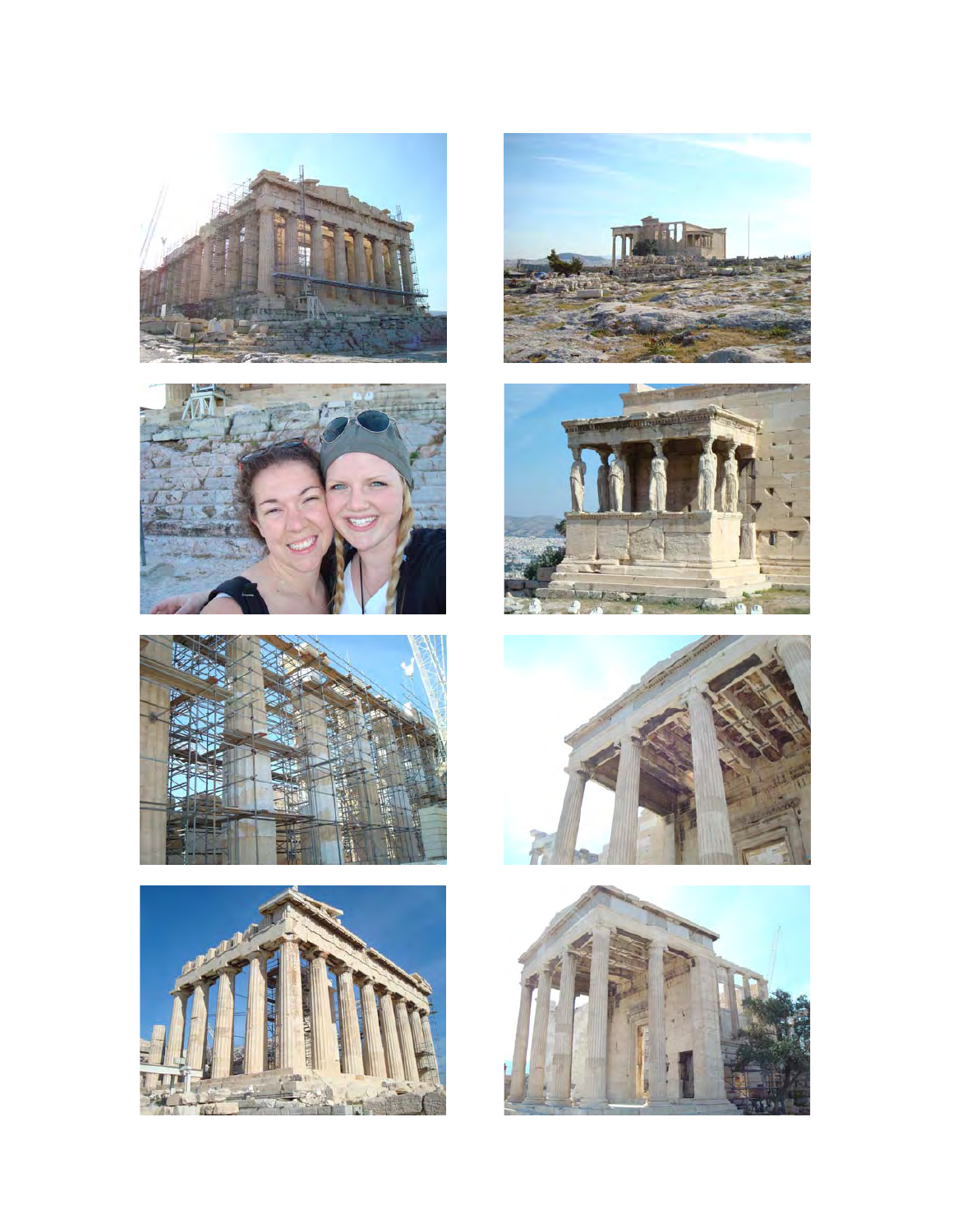









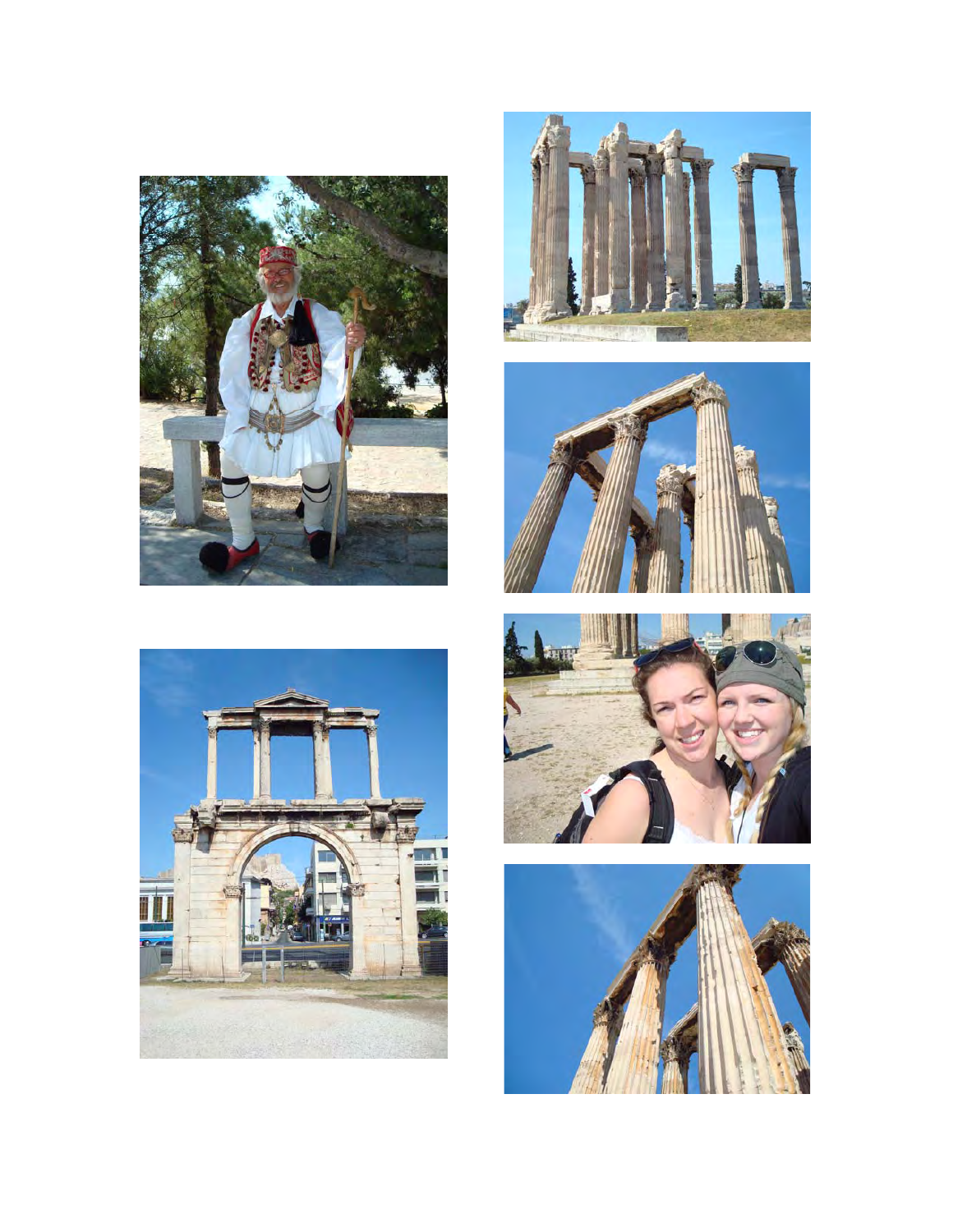









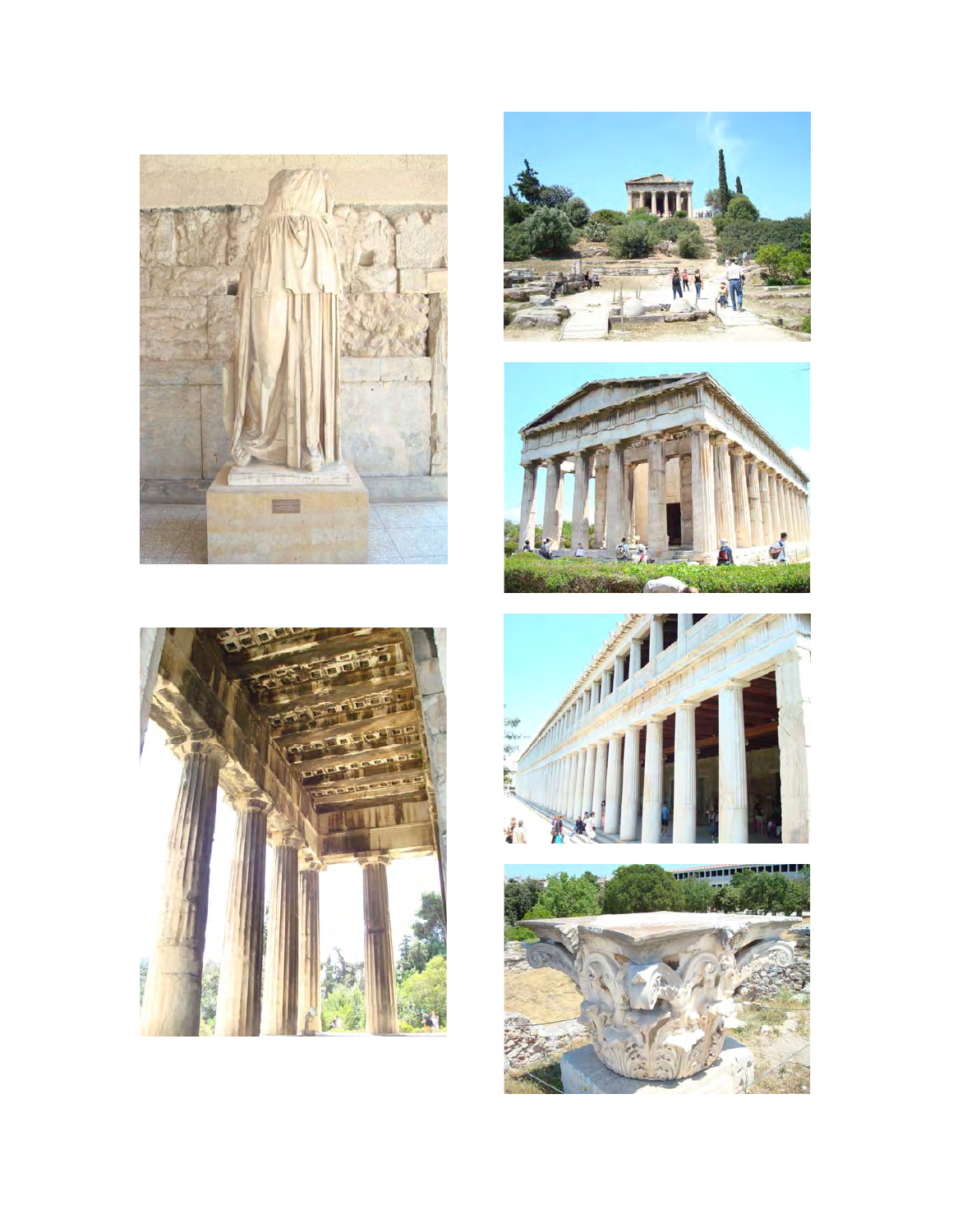







We arrived in Santorini just before sunrise and took a taxi to our apartment in Oia. The driver stopped at one point to show us that we could see both sides of the Island from that particular spot. Santorini couldn't be prettier. Once again, we were very lucky to have found an amazing affordable place to stay with the greatest owner ever. He let us into an apartment at 6am and took great care of us for the rest of our trip. We decided to take a walk around the island before the cruise ship tourists arrived. It was the best time to explore- there were no pedestrians in sight with the exception of the garbage donkey and man (which was a sight in itself). The whitewashed buildings were shining in the early morning sun and the views were calming but breathtaking.

Unlike Athen's, which was filled with locals and tourists alike, Oia was swarming with tourists for a good part of the day. However, the great part about that was running into people from Michigan and Chicago. One of the guests at our apartments was even a retired professor from U of M. We met some really wonderful people where we were staying and spent a couple nights cooking dinner together on a small grill outside while watching the sunset (Oia is well known for it's sunsets).

We went on a sailboat excursion to the Caldera and felt the heat under our feet when walking on the volcano, we swam in the hot springs and had lunch on a small fishing Island nearby.

We rented an ATV and drove about an hour to the opposite end of the Island to find the one and only Red Sand Beach. We also swam at the black sand beaches.

The architecture was so unique. The whitewash of the buildings took on so many different hues throughout the day- Shining in the morning, almost blinding mid-day and soft golden in the evening.

Santorini was incredible but I was very excited to spend the last day of the trip in Athens.